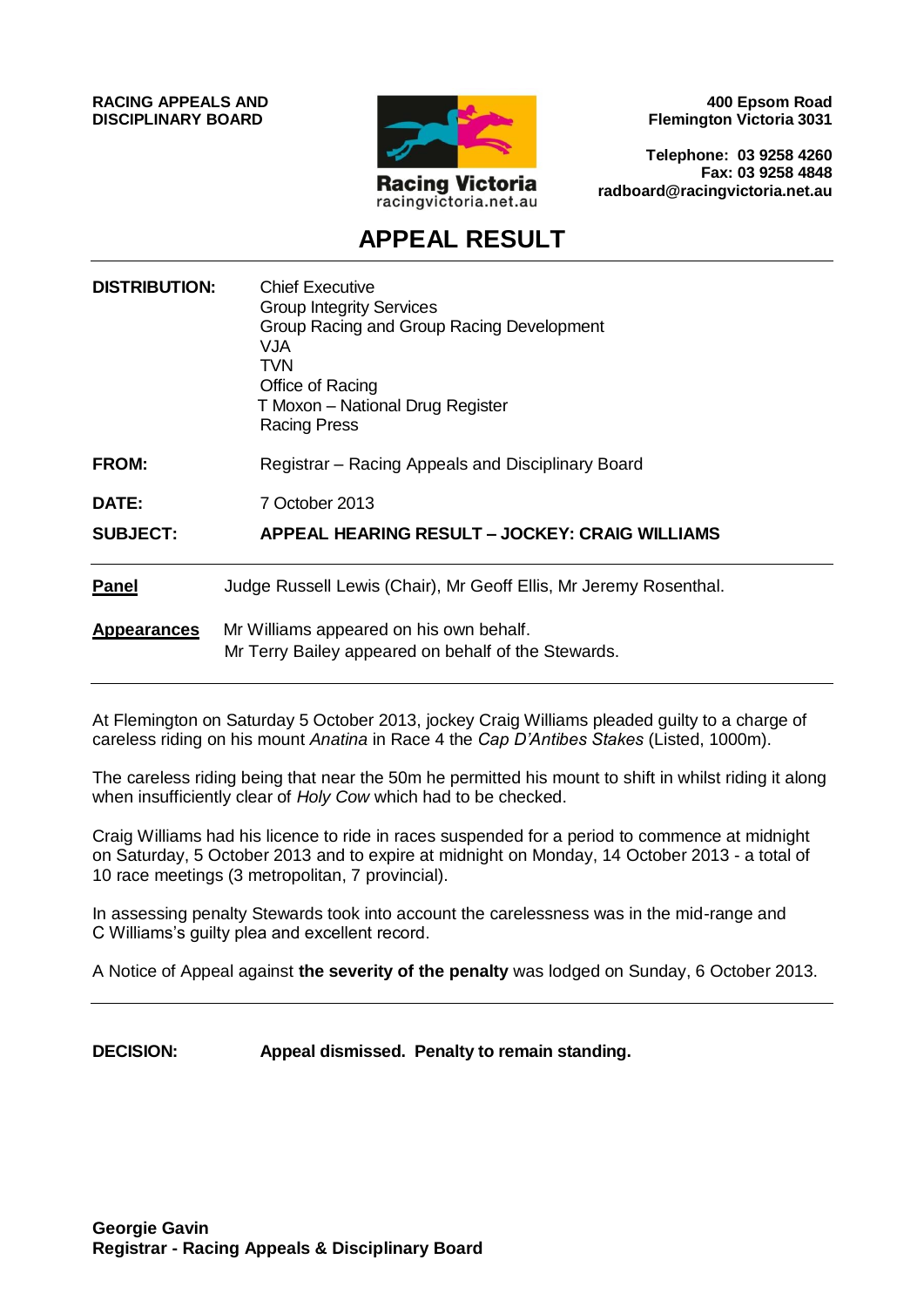# **TRANSCRIPT OF PROCEEDINGS**

# **RACING APPEALS AND DISCIPLINARY BOARD**

\_\_\_\_\_\_\_\_\_\_\_\_\_\_\_\_\_\_\_\_\_\_\_\_\_\_\_\_\_\_\_\_\_\_\_\_\_\_\_\_\_\_\_\_\_\_\_\_\_\_\_\_\_\_\_\_\_\_\_\_\_\_\_

**HIS HONOUR JUDGE R.P.L. LEWIS, Chairman MR G. ELLIS MR J. ROSENTHAL**

#### **EXTRACT OF PROCEEDINGS**

### **DECISION**

# **IN THE MATTER OF THE CAP D'ANTIBES STAKES (LISTED) OVER 1000 METRES AT FLEMINGTON ON 5/10/13**

### **JOCKEY: CRAIG WILLIAMS**

#### **MELBOURNE**

#### **MONDAY, 7 OCTOBER 2013**

MR T. BAILEY appeared on behalf of the RVL Stewards

MR C. WILLIAMS appeared on his own behalf